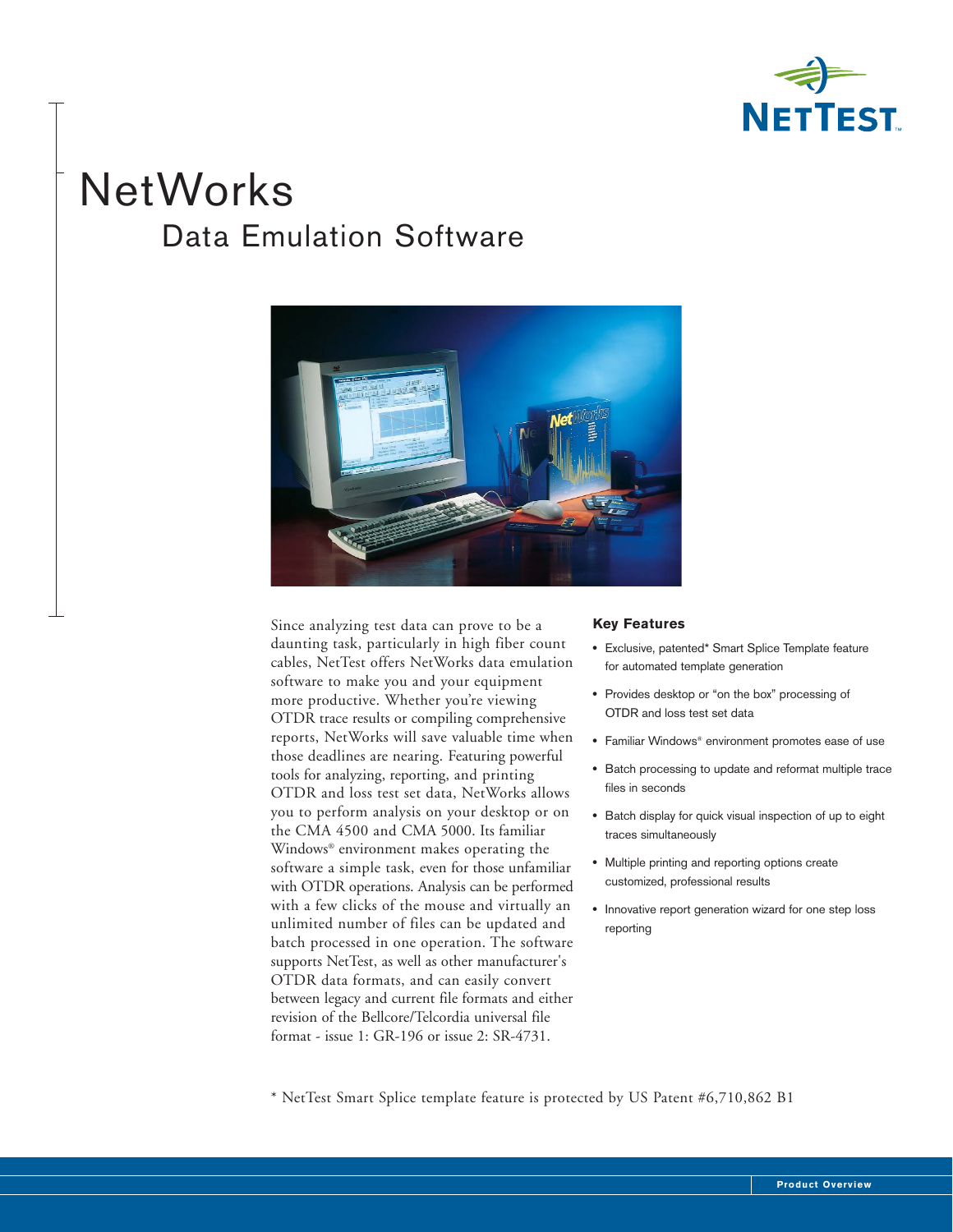# **NetWorks** The software emulation tool that simplifies data analysis!

# **Data Viewing and Analysis**

View, compare and analyze OTDR and loss test set data on your desktop allowing your equipment to remain in the field where it is needed most. NetWorks provides full post data collect OTDR measurement capabilities including loss modes, cursors, zooms, display options and compare modes as well as data renaming and formatting capabilities.





# **Reporting**

NetWorks features an integrated report wizard that walks the user through a few quick set-up steps then generates comprehensive reports effortlessly. Simply select the traces, evaluation criteria and report type and NetWorks does the rest.

### *Trace Summary*

Lists all trace parameter information in an easy to read table.

# *Exception Report*

View all parameters or trace qualities that are out of tolerance or inconsistent with a chosen reference trace.

#### *Fiber Acceptance Report*

A comprehensive PASS/FAIL report of the overall fiber properties.

#### *Uni-Directional Splice Loss Summary Report*

An easy to read report showing all splice losses in the A to B direction including location and PASS/FAIL status based on user defined thresholds.

# *Bi-Directional Splice Loss Summary Report*

An easy to read report showing all splice losses in the A to B direction correlated with splices in the B to A direction including location and PASS/FAIL status based on user defined thresholds.

#### *Bi-Directional Splice Loss Report*

A more comprehensive report showing A to B and B to A splice losses individually and bidirectionally averaged.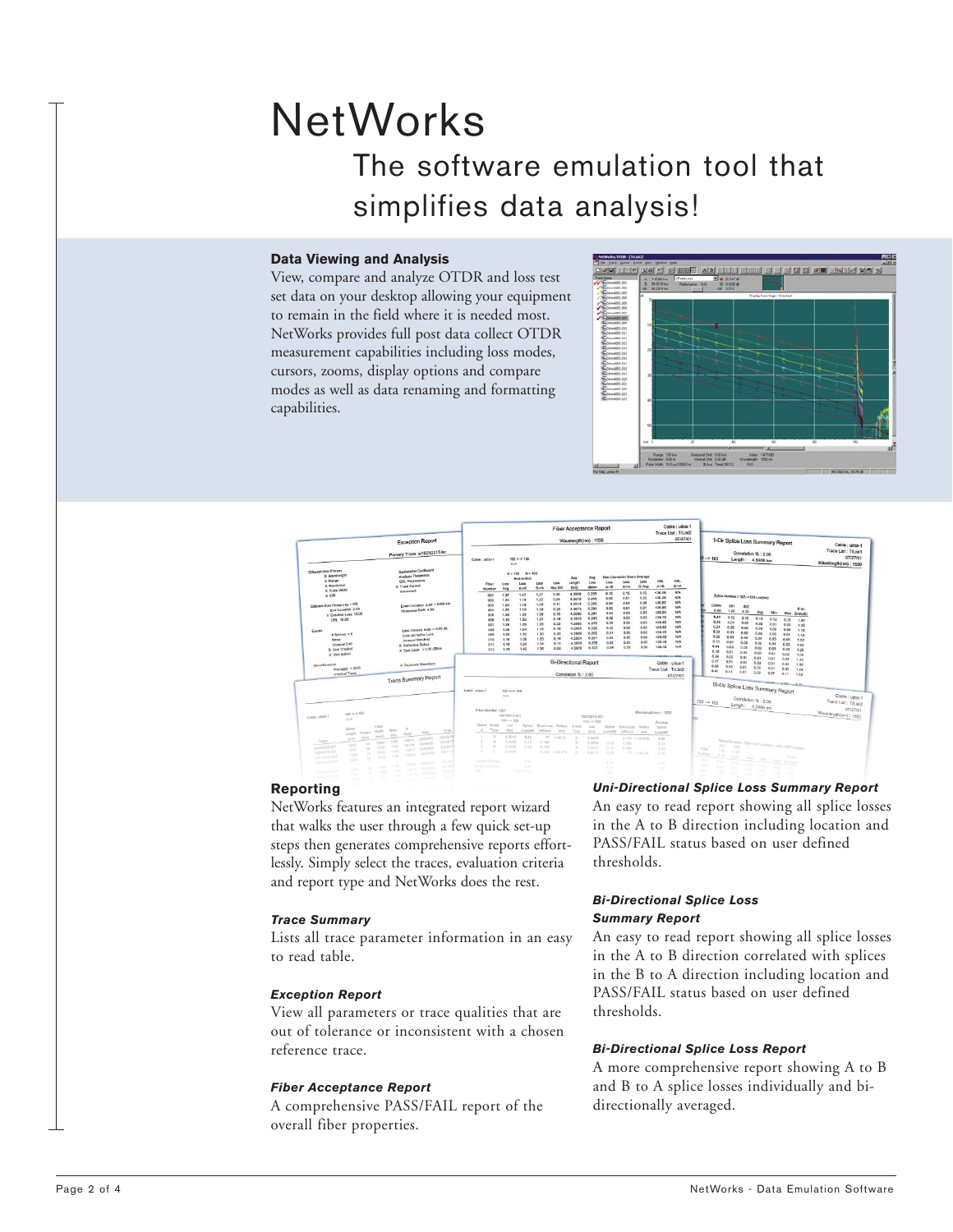# **Batch Processing**

Save valuable post processing time by performing common functions such as analysis, patch cord removal, Index of Refraction adjustment and trace format conversions on one, twelve or a virtually unlimited number of trace files in a single operation. Also ensures consistency if multiple operators or units were used.





#### **Printing**

NetWorks also features several printing formats for OTDR and loss test set data including batch and color printing. From multiple traces simultaneously overlaid to bi-directionally correlated single fiber plots to N by N frame prints showing each tube or ribbon, NetWorks provides professional results just the way you need it.

### *Bi-Directional Print*

Displays an A to B trace and automatically flips the corresponding B to A trace and provides splice loss values from each direction and bidirectionally averaged in one easy to read plot.

#### *Batch Print*

Simply highlight the traces to be printed, select the printer and in a matter of minutes plots from an entire cable are ready for review.

# *Current View Print*

Allows the user to customize the trace view and print exactly what is shown on the screen - up to eight traces in color.

### *Frame Print*

Print multiple traces in a user defined, N by N (row by column) format. Ideal for a cable index or providing one ribbon or buffer tube per page of an acceptance report.